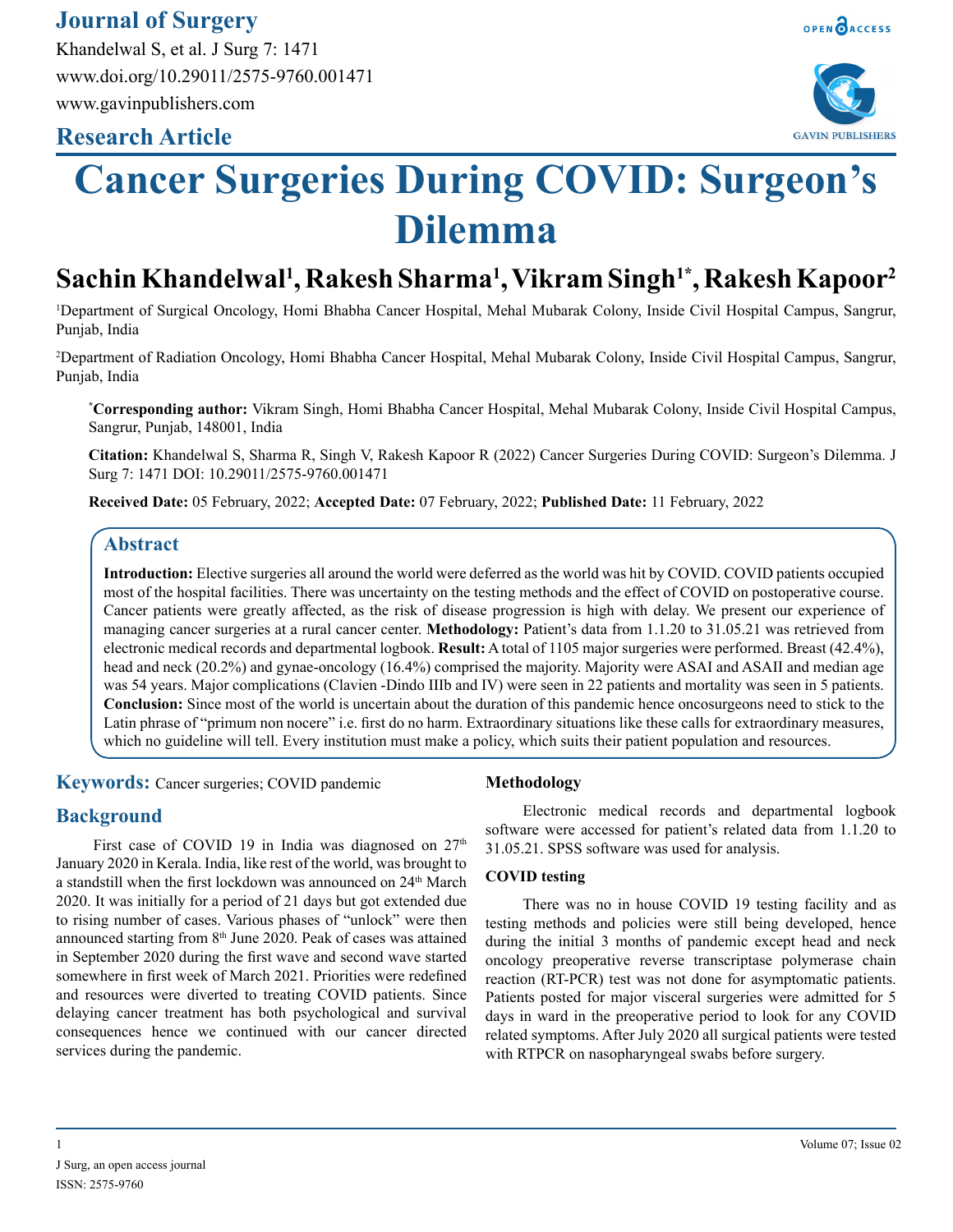**Citation:** Khandelwal S, Sharma R, Singh V, Rakesh Kapoor R (2022) Cancer Surgeries During COVID: Surgeon's Dilemma. J Surg 7: 1471 DOI: 10.29011/2575-9760.001471

#### **Results**

A total of 1105 major oncosurgical procedures were performed on a total of 1053 patients. DMG (disease management group) wise case distribution is shown in Table 1. Around 56 (5.0%) patients underwent more than one surgical procedure. Approximately 90.7% patients were from state of Punjab followed by Haryana (7.0%) and other states. A total of 72.2% of our patients were females and 27.8% were males. Median age was 54 years (range 5-91 years). A total of 539 (51.2%) patients were ASA (American society of anesthesiologist) I, 472 (44.8%) were ASA II and 42 (3.9%) were ASAIII. Major complications [Clavien-Dindo (CD) classification IIIb & V] were also looked at (Tables 1 and 2).

| <b>DMG</b>                                                                   | <b>Numbers</b>              |
|------------------------------------------------------------------------------|-----------------------------|
| <b>Breast Oncology</b>                                                       |                             |
| ⋗<br>Modified radical/Simple mastectomy                                      | 282                         |
| ↘<br>Breast conservation surgery/wide<br>excision                            | $172$ Total:<br>469         |
| Chemoport<br>⋗                                                               | 05 (42.4%)                  |
| Others<br>↘                                                                  | 10                          |
| Head and neck Oncology                                                       |                             |
| Buccal Mucosa composite resections/<br>⋗<br>wide excision                    | 74                          |
| ⋗<br>Tongue wide excision/glossectomy                                        | 50                          |
| ⋗<br>Laryngectomy                                                            | 12 Total: 223               |
| Maxillectomy/parotidectomy<br>⋗                                              | 14 (20.2%)                  |
| Thyroidectomies<br>↘                                                         | 26                          |
| Others<br>⋗                                                                  | 47                          |
| Gynae-oncology                                                               |                             |
| ↘<br>Interval debulking surgery/Primary<br>cytoreduction                     | 136                         |
| ↘<br>Radical Hysterectomy                                                    | 16 Total: 181               |
| ⋗<br>Vulvectomy                                                              | 05 (16.4%)                  |
| Others<br>⋗                                                                  | 24                          |
| Gastrointestinal Oncology                                                    |                             |
| ➤<br>Cholecystectomy (Radical/simple)                                        | 09                          |
| ➤<br>Gastrectomy                                                             | 14                          |
| ↘<br>Abdominoperineal resection/Anterior<br>resection/Low Anterior Resection | 29 Total: 132<br>$(12.0\%)$ |
| ⋗<br>Hemicolectomy                                                           | 25                          |

|                                | Pylorus preserving<br>⋗<br>pancreaticoduodenectomy |                                       | 06           |
|--------------------------------|----------------------------------------------------|---------------------------------------|--------------|
|                                | ↘                                                  | Others                                | 49           |
| Uro-oncology                   |                                                    |                                       |              |
|                                | ➤                                                  | Radical Nephrectomy                   | 24           |
|                                | ⋗                                                  | Penectomy + Groin node dissection     | 21           |
|                                | ⋗                                                  | Retroperitoneal lymph node dissection | 06 Total: 66 |
|                                | ➤                                                  | Radical/partial cystectomy            | $06(6.0\%)$  |
|                                | ⋗                                                  | Others                                | 09           |
| Bone $\&$ soft tissue oncology |                                                    |                                       |              |
|                                | ➤                                                  | Amputation/Disarticulation            | 11           |
|                                | ⋗                                                  | Wide excision                         | 19 Total: 31 |
|                                | ↘                                                  | Others                                | $01(2.8\%)$  |
| Thoracic Oncology              |                                                    |                                       |              |
| ⋗                              | Lung Metastectomy                                  |                                       | 01 Total: 2  |
| ⋗                              | Chest wall resection                               |                                       | 01 $(0.2\%)$ |
| Miscellaneous                  |                                                    |                                       | 01 $(0.1\%)$ |

**Table 1:** DMG wise distribution.

| <b>DMG</b>                | CD (IIIb&IV) | CD V (mortality) |
|---------------------------|--------------|------------------|
| <b>Breast</b>             |              |                  |
| Head and Neck             |              |                  |
| Gynae-oncology            |              |                  |
| Gastrointestinal Oncology |              |                  |
| Bone & soft tissue        |              |                  |
| Uro-oncology              |              |                  |

**Table 2:** Clavien-Dindo (CD) complications DMG wise.

# **Discussion**

Our center is located in rural Punjab catering mainly to Punjab and its neighboring states. It was advised to discontinue elective surgeries [1] and prioritize non-emergency surgical cases [2]. Since we are a part of Tata memorial center, Mumbai, hence we continued providing oncological services during the pandemic. We had to balance between the risks of disease progression v/s patients contracting COVID infection during hospitalization.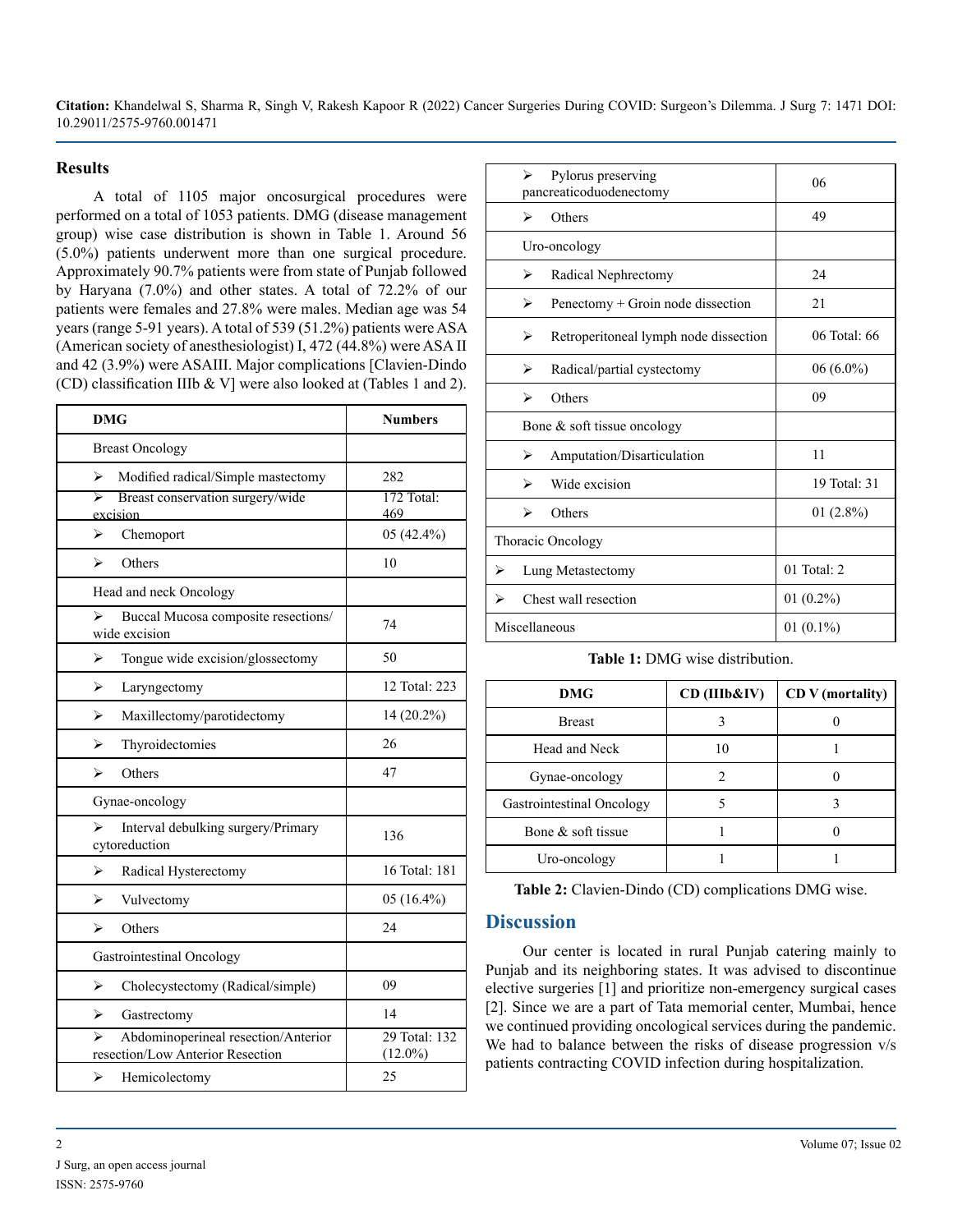**Citation:** Khandelwal S, Sharma R, Singh V, Rakesh Kapoor R (2022) Cancer Surgeries During COVID: Surgeon's Dilemma. J Surg 7: 1471 DOI: 10.29011/2575-9760.001471

#### **Challenges**

Initial challenges included preoperative testing for COVID as it was not available in house. It is well known that cancer patients infected with COVID -19 have more risk of complications as compared to general patients [3]. COVID 19 patients undergoing major surgery have higher risk of pulmonary complications [4]. Routine preoperative testing for COVID -19 is recommended before all major surgeries [5]. All patients were screened for any upper respiratory tract symptoms or history of close contact with a COVID patient. Preoperative testing was made compulsory in all head and neck patients especially who required an elective tracheostomy. But for other cases it varied from symptom based testing to admitting before surgery for five days to look for any new symptom in patients undergoing major visceral surgery. Preoperative patients were separated from operated patients in different wards. Patients who were tested positive were mostly instructed to wait as per guideline [6] with some variation depending on the urgency of surgery. Total 16 such patients came positive on routine RTPCR testing before surgery. Policy for preoperative testing was revised from time to time as per available guidelines.

Second challenge was protecting the health care providers, as the staff was limited and continuing the services was top priority. Everyone was instructed to wear the protective gear. For initial two months after lockdown staff was rotated to limit the exposure. During first wave 9 of our staff came positive (7 paramedical staff  $+$  2 nursing staff) unlike second wave when infection rate increased amongst all the care providers  $(8 \text{ paramedical staff} + 9 \text{)}$ nursing staff  $+ 7$  doctors).

Third challenge was to prioritize surgeries. Since there cannot be guidelines for such a situation hence patients were operated as per merit. Surgeries likely to have major blood loss were postponed, as the donations are few leading to decreased availability with blood bank. During initial two months of first wave priority was given to patients who were post chemotherapy. Amongst breast DMG upfront cases that were strong ER/PR positive were started on hormonal therapy. Nephrectomy for small kidney masses was delayed. All GI and gynae-oncological malignancies were given more attention, as the risk of disease progression is high with time lapse. Head and neck oncology cases were taken as per the urgency.

Laparoscopic surgeries are meant to fasten rehabilitation and decrease hospital stay, which is especially important during this pandemic. Concerns of virus transmission during  $CO<sub>2</sub>$  leakage are not supported by data. However precautions are advised [7]. Since there was a lot of ambiguity during the start of pandemic hence we deferred laparoscopy initially but later on adopted it. Total number of laparoscopic procedures done was 34 (12 in gynae-oncology, 8 in uro-oncology and 14 in GI oncology).

Our trend of cases (month wise number of surgeries) in last 1½ year is shown in Figure 1. There was a sudden dip in number of cases in April 2020 as patients were finding it difficult to commute because of the lockdown and because some were in COVID red zone. By the time second wave started in March 2021 we were better equipped and informed to deal with the problem. This is evident by the graph as number of cases done was significantly more as compared to first COVID wave. Our first exposure to a covid positive patient was in June 2020 when a patient who underwent abdominoperineal resection turned COVID positive in postoperative period. Since then eight patients have turned COVID positive in postoperative period despite a negative report before surgery. As a protocol, amongst them who required hospitalization were shifted to near by COVID facility. Two patients died of COVID related multiorgan failure and six patients recovered with minor issues like vomiting , diarrhoea and wound dehiscence (Figure 1).



**Figure 1:** Surgical Trend during COVID -19 wave.

## **Conclusion**

To the best of our knowledge this is the largest series on cancer surgeries during COVID pandemic in Indian patients in a rural cancer center. While the world battles multiple waves of infection, surgeons especially oncosurgeons faces the dilemma of balancing the act. Now since we are accepting the impact of the pandemic on non-COVID diseases [8], guidelines are likely to come up which will show us the path.

#### **Acknowledgement:**

- 1. Dr Debashish Chaudhary, Associate Professor, Surgical Oncology, Homi Bhabha Cancer Hospital
- 2. Dr Anshul Singla, M.S. E.N.T Surgery, Associate Professor, Head and neck Oncology, Homi Bhabha Cancer Hospital
- 3. Information Technology team, Mr. Rahul Dev Dwivedi and Mr. Manbir Singh Punia